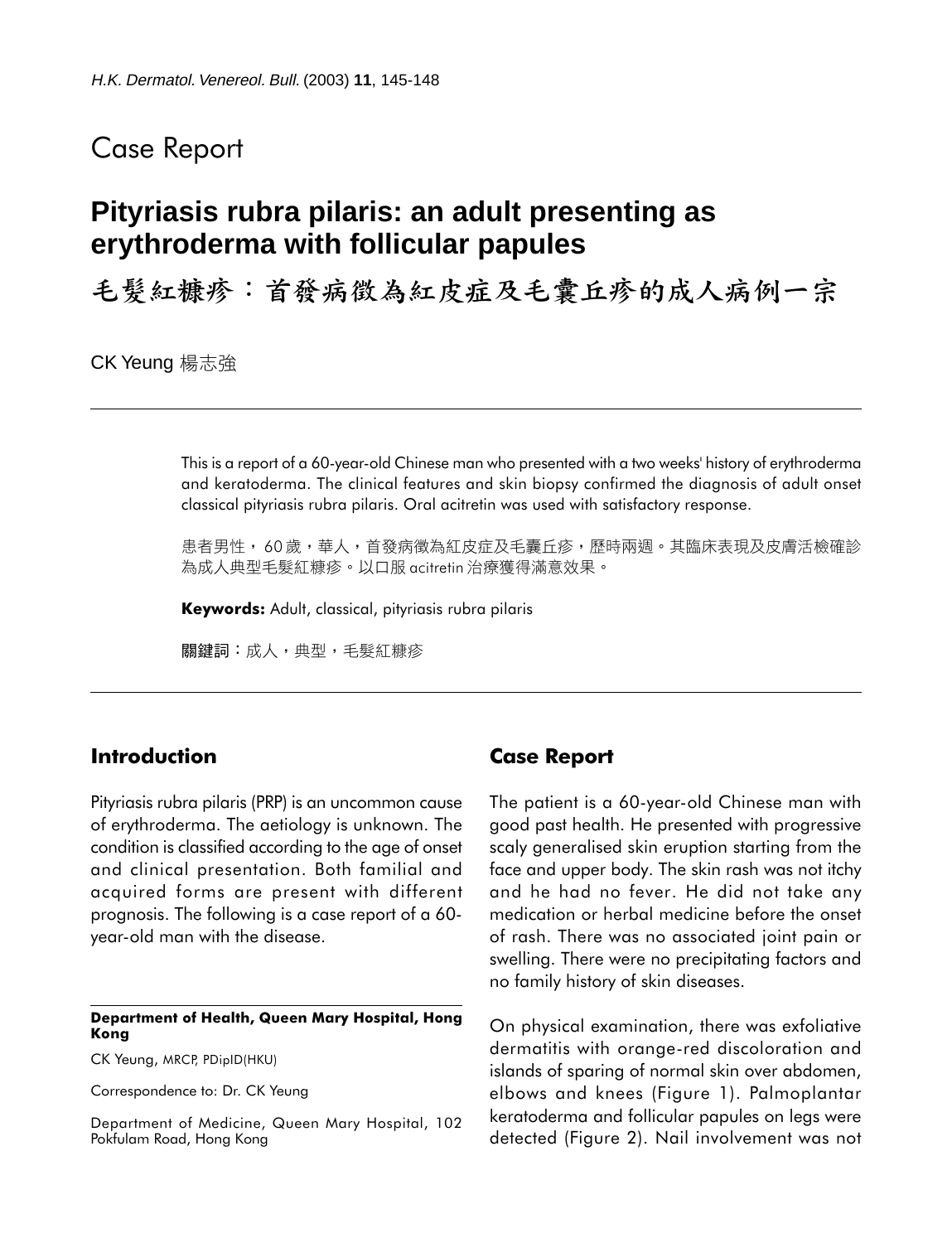

Figure 1. Erythroderma with an orange-red tinge and islands of sparing were noted on the trunk.



Figure 2. The erythematous follicular papules were seen on the extensor aspects of the lower limbs.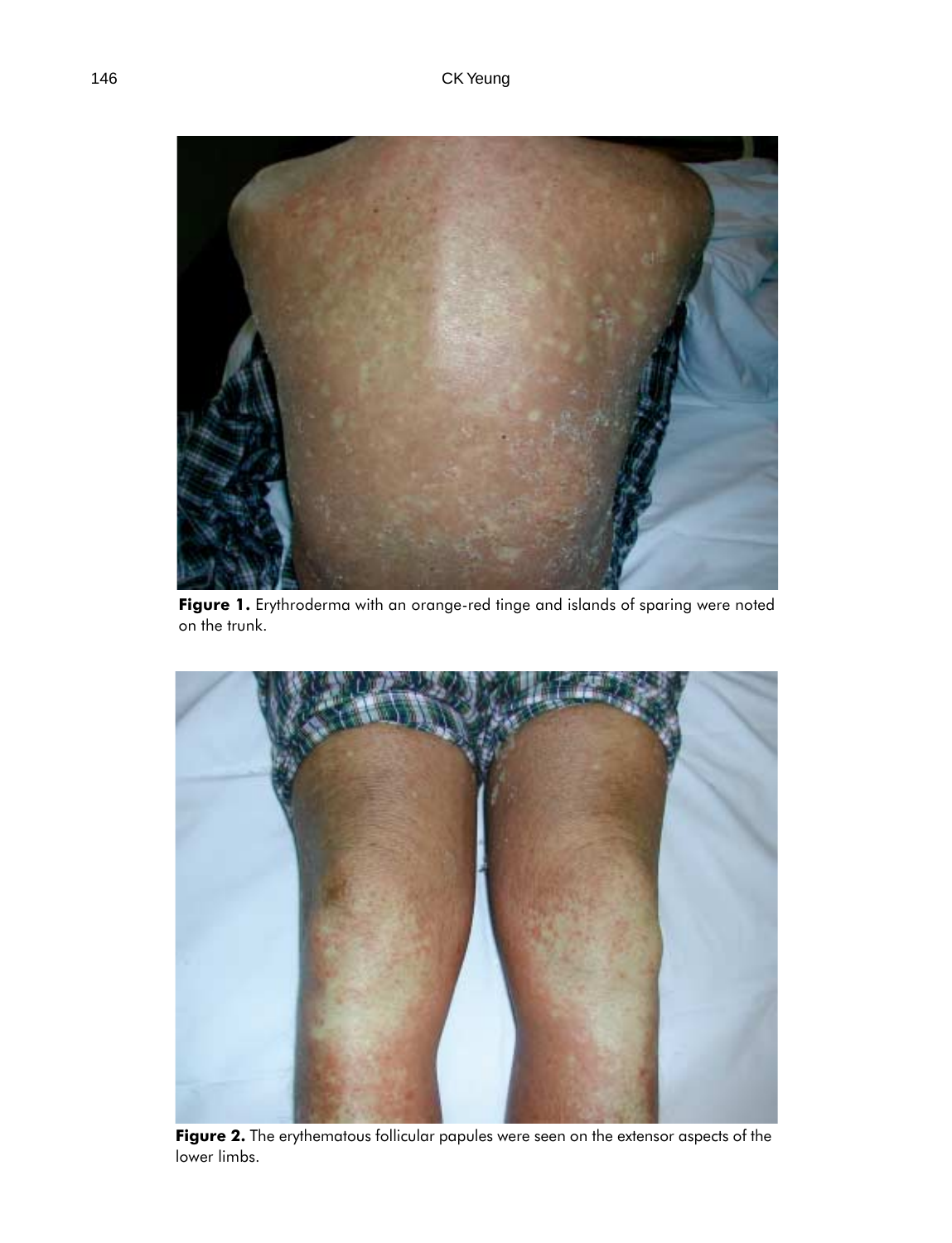present. There was no lymph node enlargement or hepatosplenomegaly. The differential diagnoses included psoriasis, eczema, cutaneous T-cell lymphoma and drug eruption.

Incisional skin biopsy showed alternating orthokeratosis and parakeratosis in both vertical and horizontal directions, follicular parostial parakeratosis and follicular plugging. There was upper dermal perivascular infiltrate (Figure 3). The diagnosis was pityriasis rubra pilaris. The age of onset and the clinical pattern of the patient belonged to the type I (classic adult) according to the classification proposed by Griffiths.

The management included bed rest, emollient use and acitretin 0.5 mg/kg daily orally. The skin condition improved with decrease in exfoliation and erythema after eight weeks of treatment. He remained in remission two years after the initial presentation.

### **Discussion**

Pityriasis rubra pilaris (PRP) is a rare chronic erythematous papulosquamous disorders. The condition has bimodal age distribution in the first and fifth decades.<sup>1</sup> Griffiths proposed a classification according to the age of onset, duration of disease and clinical pattern.<sup>2</sup> The most common type is the classical type of adult onset (type  $1, >50\%$ ), compared with the classical juvenile onset (type III, 10%). The atypical adult (type II), circumscribed juvenile (type IV) and atypical juvenile (type V) comprise 5%, 25% and 5% of all cases of PRP respectively.<sup>3</sup> The familial type has an autosomal dominant mode of inheritance in the types II, IV



Figure 3. H & E stain, original magnification 10x10. The histology shows alternating parakeratosis and orthokeratosis in both vertical and horizontal directions. Parakeratosis was seen around the follicular openings, creating a shoulder effect. Irregular acanthosis accompanied a mild inflammatory infiltrate in the upper dermis was noted.